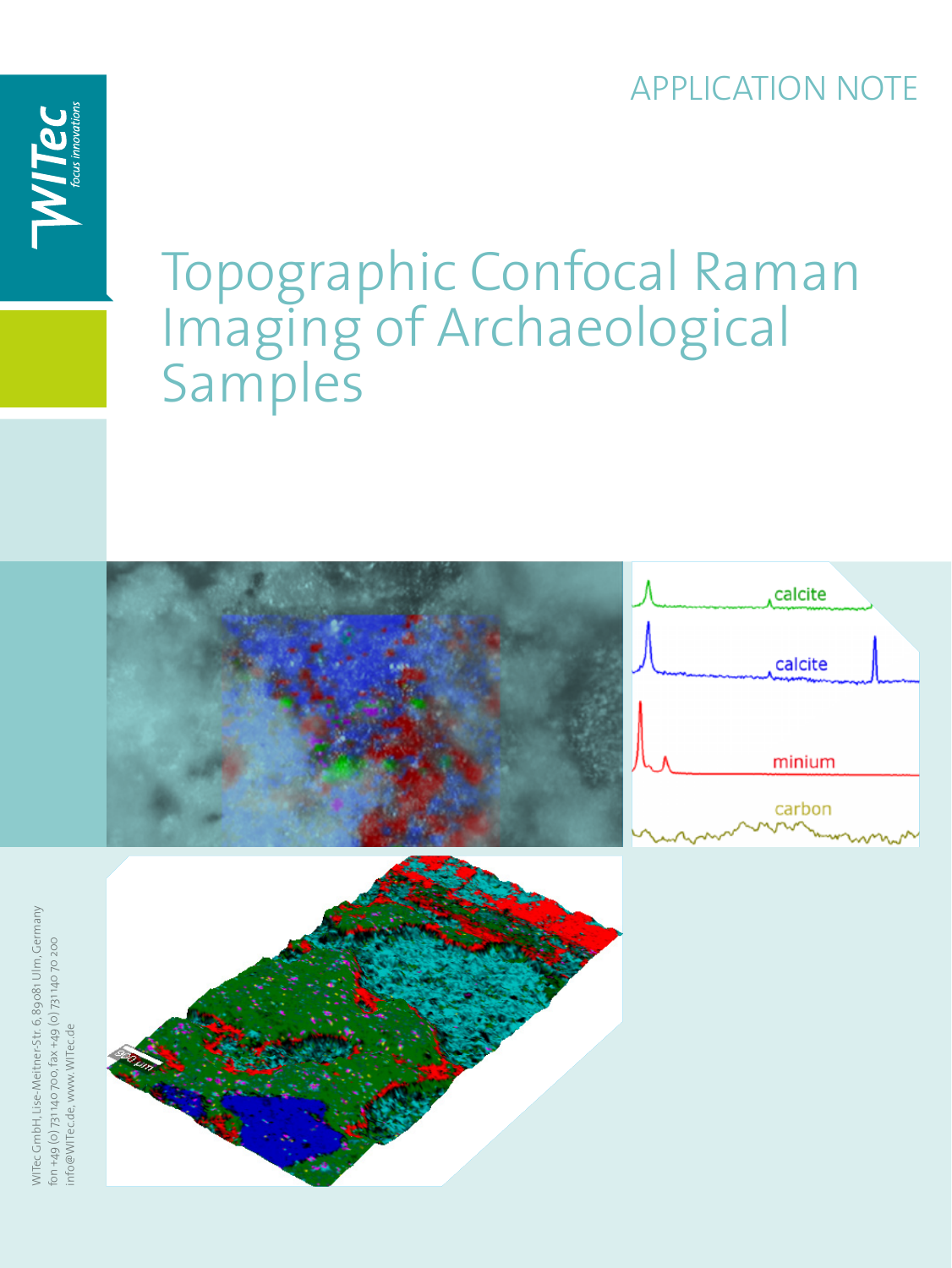

Lise-Meitner-Straße 6 - D-89081 Ulm, Germany Tel. +49 (0) 731 140 700 · Fax. +49 (0) 731 140 70200 www.witec.de - info@witec.de

### **Topographic Confocal Raman Imaging of Archaeological Samples**

### **Introduction**

In archeological research, various specimens such as paintings, mummies, antique objects or fabrics are regularly investigated. Those samples are often unique and require specialized treatment when analyzed. This application note introduces topographic confocal Raman Imaging as a flexible, noninvasive and non-destructive tool for the chemical and molecular characterization of archaeological specimens.

### Working Principles

### Confocal Raman Imaging

The Raman effect is based on light interacting with the chemical bonds of a sample. Due to vibrations in the chemical bonds this interaction causes a specific energy shift in the back scattered light which appear in a unique Raman spectrum through which the molecular components of a sample can be detected. The confocal Raman Imaging technique combines Raman spectroscopy with a confocal microscope. Thus the spatial distribution of the chemical components within the sample are imaged. High-resolution confocal Raman microscopes acquire the information of a complete Raman spectrum at every image pixel and achieve a lateral resolution at the diffraction limit (circa λ/2 of the excitation wavelength). A confocal microscope setup is furthermore characterized by an excellent depth resolution and features the generation of 3D Raman images and depth profiles.

Confocal Raman microscopy can be coupled with correlative microscopy techniques such as fluorescence microscopy, electron microscopy and atomic force microscopy.





### Topographic Confocal Raman Imaging

Raman topographic imaging is enabled with the TrueSurface option. 3D chemical characterization on rough, inclined or irregularly-shaped samples can be carried out precisely along a surface or at a set distance below without requiring sample preparation.

Confocal Raman microscopes strongly reject out of focus light. The True-Surface module allows the surface of even large or coarsely textured samples to remain in constant focus, delivering the full benefits of the technique in terms of nanometer depth resolution and stray light suppression. As the sensor actively monitors and maintains a set distance between the objective and sample surface, its closed-loop operation can eliminate any thermally-induced variations during measurements with long integration times.



**The application note was compiled in collaboration with Admir Masic, Department of Civil and Environmental Engineering, MIT, Cambridge, MA, USA**



*The TrueSurface Principle*

Raman spectroscopy has long been employed as a spectroscopic tool for materials characterization in the field of cultural heritage. Its non-invasive and non-destructive nature make it an attractive candidate for both material constituents and damage assessment and monitoring. However, specific requirements associated with objects of interest such as the impossibility of sampling as well as frequent autofluorescence associated with ageing related degradation products, made the extraction of useful Raman information extremely difficult.

In this application note it is shown how to overcome some of the mentioned challenges by applying the most advanced Raman imaging techniques. The sampling issue was addressed by applying a large-area imaging approach in correlation with the state-ofthe-art profilometric measurement. This patent-pending method was recently developed by WITec. In such a way large objects (in terms of dimensions) can be automatically scanned and surface chemical images acquired.

The fluorescence problem is also an important one and cannot be easily solved. Recent advances in surface-en-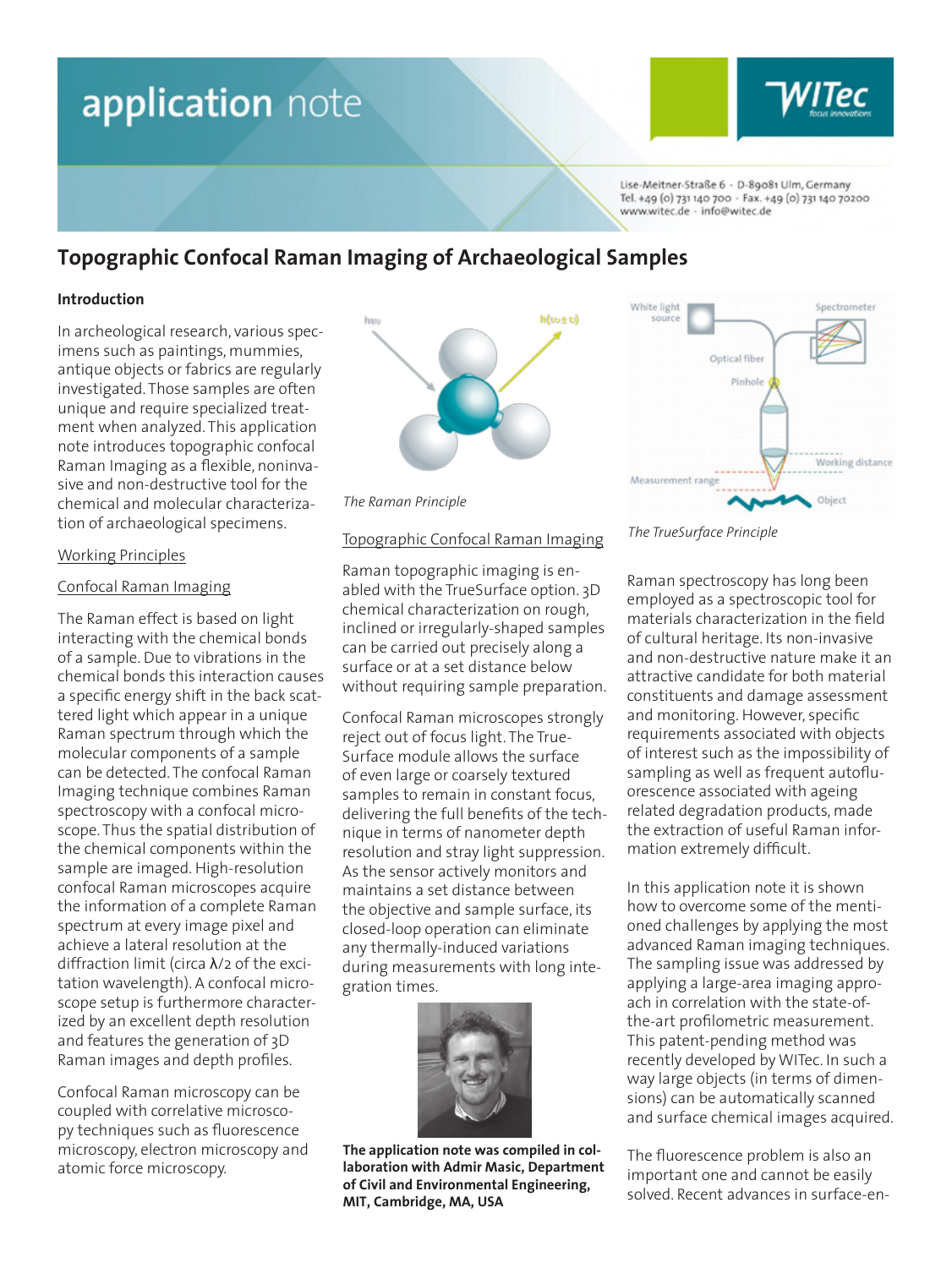

hanced Raman spectroscopy (SERS) enable the extraordinary enhancement of the Raman signal that can be seen above the autofluorescence. However, the limitation of the enhancement to only some types of the chemical compounds makes SERS specific to a limited number of applications. Here we suggest another approach to address the fluorescence issue: It combines the collection of the non-resonant Raman signal with a diffraction-limited spatial resolution. This approach allows the spatial separation of fluorescence affected degradation products and fluorescence-free intact particles.

### **Materials and Methods**

All results were acquired with a WITec alpha500 R microscope for large-area confocal Raman imaging. Furthermore an Ultra-High-Throughput Spectrometer UHTS300 with a 600g/mm grating (BLZ 750nm) in combination with a 785 nm excitation laser, a deep depletion CCD camera, and a 100x NA 0.9 air objective was used. The TrueSurface® topographic confocal Raman imaging extension was directly integrated with the objective turret, which allows the acquisition of topographic and Raman data without any sample repositioning.

A piece of an ancient wall painting served as the specimen for all investigations. The fragment, part of a private collection, displays several layers of original polychrome paintings in relatively precarious state of preservation. The sample is shown in Fig. 1 with the areas of interest that have been characterized indicated by the arrows. For the investigation of the area of interest 1 the sample was not prepared prior to the measurements. Due to the absorption of the sample the laser light is unable to penetrate deep through the layers. Therefore a small

section of the sample was additionally prepared and examined in order to generate vertical depth-profiles of the sample layers in the z-direction.



Fig. 1: Photograph of the sample with the areas of interest labelled.

#### **Results**

Investigation of the Area of Interest 1: It is clear from Fig. 1 that the area of interest 1 shows a strong topography and can therefore not be measured by conventional confocal Raman microscopy. Therefore TrueSurface® confocal Raman imaging was used to gather the information from this area. In this mode the topography is first recorded using an optical profilometer. By simply rotating the objective turret the system is changed to Raman mode and the recorded surface can then be used to ensure that the sample always stays in focus.

Prior to the measurement a white light stitching image was recorded to locate the area of interest. The white light image is shown in Fig. 2, the area Lise-Meitner-Straße 6 - D-89081 Ulm, Germany Tel. +49 (0) 731 140 700 · Fax. +49 (0) 731 140 70200 www.witec.de - info@witec.de

from which the TrueSurface confocal Raman imaging was consecutively recorded is marked with a black rectangle.



Fig. 2: White light stitching image of the area of interest 1 of the sample.

Fig. 3 shows the sample's topography recorded over an area of 5x10mm<sup>2</sup> with the TrueSurface® profilometric sensor. Please note that a change of over 500 µm in the focus position was observed. This variation in height would normally prevent measurements in standard confocal Raman imaging mode due to the surface being frequently out of focus.

Following the recording of the surface a large area confocal Raman image was recorded using the topographic information to trace the z-position. The scanned area in Raman imaging mode was again 5x10mm<sup>2</sup> with 150x300 Raman spectra recorded. The integration time per spectrum was 1s. The most prominent red painting layer in the analyzed area could easily be identified as cinnabar (HgS). Cinnabar is a precious red pigment characteristic of the Roman period. Minium, a ground version of cinnabar, was considered the Romans' most valuable pigment and it was used in many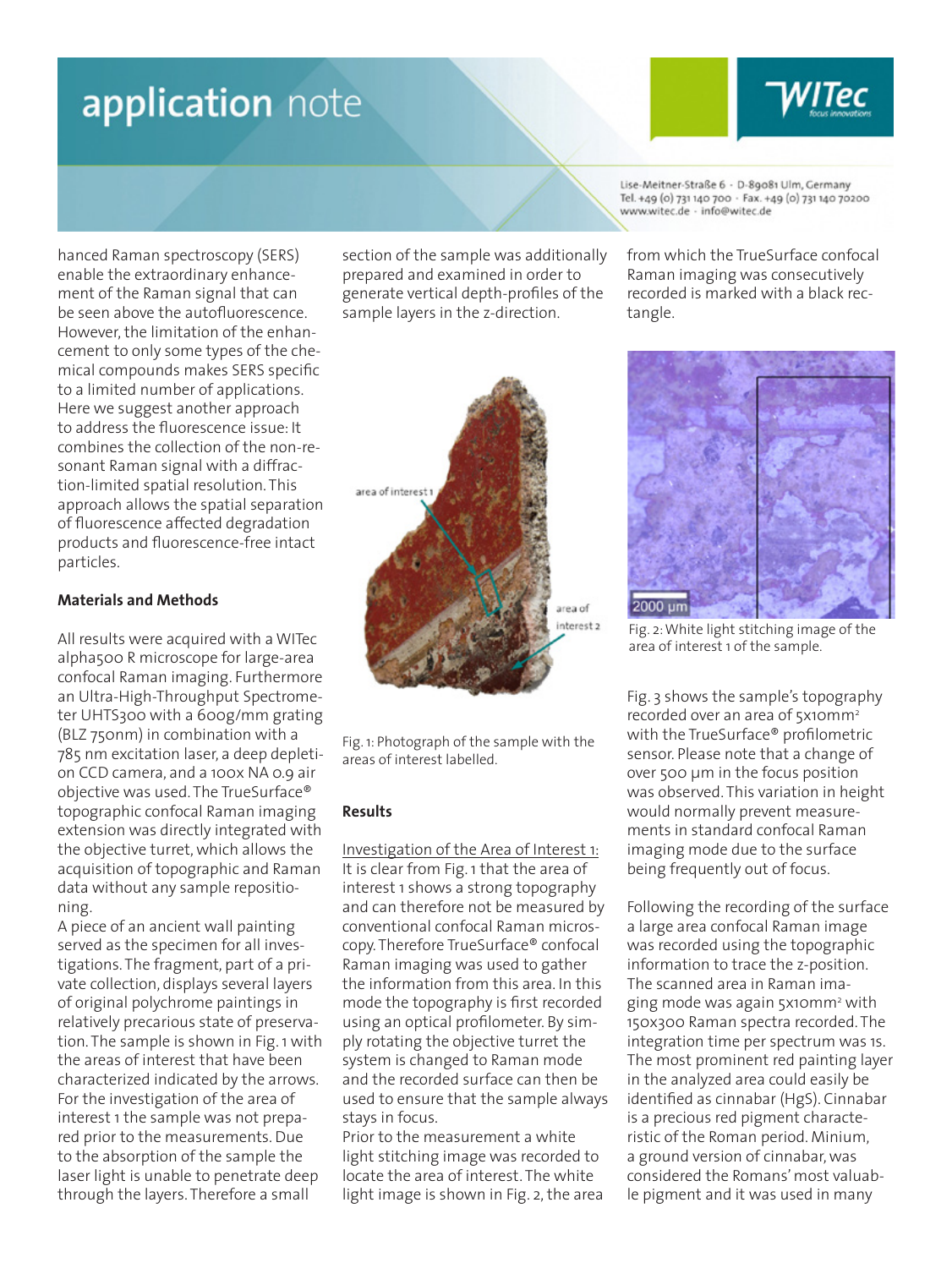

Lise-Meitner-Straße 6 - D-89081 Ulm, Germany Tel. +49 (0) 731 140 700 · Fax. +49 (0) 731 140 70200 www.witec.de - info@witec.de



 $0 \mu m$ 

Fig. 3: Topography of the sample as recorded using the TrueSurface® extension of the alpha300 microscope series.

ambitious works, including some Pompeiian masterpieces, and demonstrated great wealth. In fact, the price of Spanish minium used in Pompeii was capped by law at 150 sesterces per kilogram to stop it rising out of all proportion (Pigment Compendium: A Dictionary and Optical Microscopy of Historical Pigments By Nicholas Eastaugh, Valentine Walsh, Tracey Chaplin, Ruth Siddal 2008, Elsevier).The location at which cinnabar was detected by confocal Raman imaging is overlaid in red onto the white light image in Fig. 4a. By comparing the location of the cinnabar with the red painted areas shown in Fig. 4b, it can be clearly seen that the distribution of cinnabar is closely correlated. Furthermore an appearance of cinnabar can be detected at the edges of the layers indicating that a cinnabar-based preparation had been applied which evinces the importance and richness of the analyzed fragment.

In addition to cinnabar, other components of the investigated area can be



Fig. 4: a) White light image of the area of interest 1 with the locations at which cinnabar pigment could be found overlaid in red. b) Photograph of the area of interest 1.



Fig. 5: Spectral components Raman analysis. The spectra could be identified as: Red = Cinnabar; Green = White Chalk (CaCO3, Calcite); Blue = Carbon Black; Turquoise = unknown phase.

identified by their unique Raman spectra. Fig. 5 shows the primary spectral components of the Raman analysis. Thus calcite, carbon black, and an unknown phase can be additionally detected.

Analyzing the entire data set allowed the generation of a color-coded image which could then be overlaid onto the topography as shown in Fig. 6. The colors of the areas correspond to the colors of the spectra shown in Fig 5.

> Fig 6: Color-coded Raman Image overlaid onto the topography of the area of interest 1. The colors of the image correspond to the colors in Fig. 5.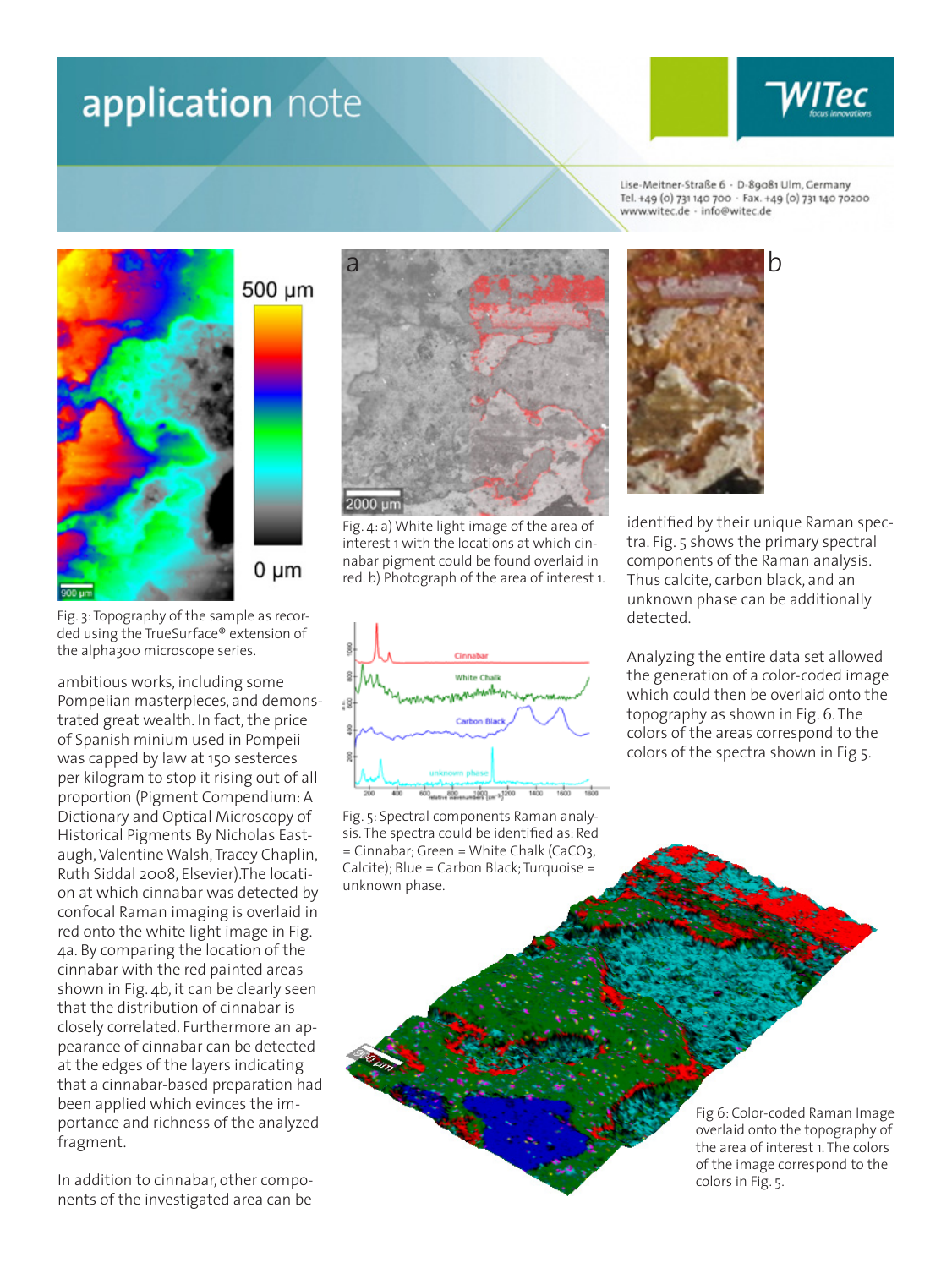Lise-Meitner-Straße 6 - D-89081 Ulm, Germany Tel. +49 (0) 731 140 700 · Fax. +49 (0) 731 140 70200 www.witec.de - info@witec.de

Investigation of the Area of Interest 2: Next the area of interest 2 was investigated. Here a distinctly different red color can be seen compared to the bright red color investigated in area of interest 1. This observation could be confirmed by the spectral analysis. The Raman spectra shown in Fig. 7 identifies red ocher as the main chemical component of the dark red color of area of interest 2. For comparison the spectrum of cinnabar is also shown in Fig. 7.



Fig. 7: Spectra of the bright red color (identified as minium) and of the dark red area (identified as red ocher)

For the generation of a confocal Raman image of area of interest 2 an area of 70x70µm<sup>2</sup> was measured with an integration time of 133ms per spectrum. The resulting Raman image consists of 70x70 pixels with the information of a complete Raman spectrum at every image pixel.



Fig. 9: Spectra extracted from the confocal Raman image scan on area of interest 2. The colors correspond to the colors shown in Fig. 8.



Fig. 8: Color-coded Raman image overlaid on the white light image of the area. Color coding: Ocher crystals - Red; Calcium carbonate binder mixed with ocher - Blue; High level of fluorescence - Green.

The color-coded Raman image was overlaid onto the white light image as shown in Fig. 8. The colors correspond to the colors of the spectra shown in Fig. 9 with ocher crystals shown in red and calcium carbonate binder in blue and green, indicating a high level of fluorescence.

Cross Section Measurements As outlined earlier, the penetration depth of the laser light into the material is very limited. For this reason

Fig. 10: Color-coded confocal Raman image overlaid on a white light image of a cross section of the sample. The colors correspond to the colors of the spectra in Fig. 11. The frame indicates the area at which a consecutively second scan was performed.

cross sections were prepared. The cross sections allow the visualization of the succession of individual layers in z-direction (vertically). Therefore a small sampling is necessary and the fragment taken is embedded in a resin then polished perpendicular to the plane of the painting surface. In this way a suitable specimen cross section is obtained for observation of the individual layers by confocal Raman microscopy.